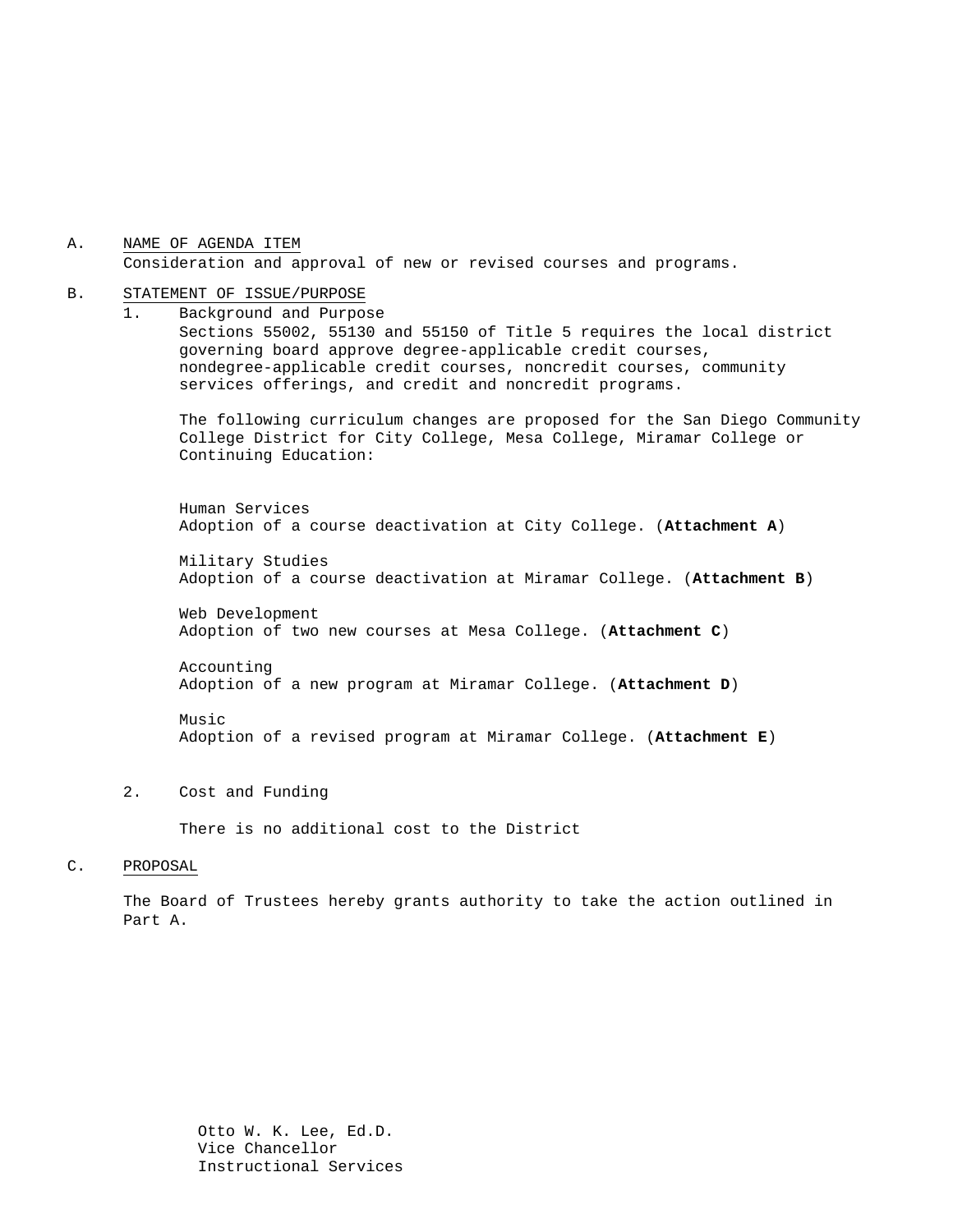Adoption of a course deactivation at City College.

Proposed course deactivation at City College (no longer active at any college):

### **115 Human Services Internship 16 - 18 hours lecture, 96 - 108 hours lab, 3 units**

**Grade Only** 

*Advisory:* English 48 and English 49, each with a grade of "C" or better, or equivalent or Assessment Skill Levels R5 and W5. Human Services 110 and Humans Services 120, each with a grade of "C" or better, or equivalent. This course is designed to provide students in the Human Services Certificate Program with practical experience in the field of human services. Students will provide internship support, working as a paraprofessional or professional aide in public or private community service agencies under the supervision of workers with professional degrees. (FT) Associate Degree Credit & transfer to CSU and/or private colleges and universities.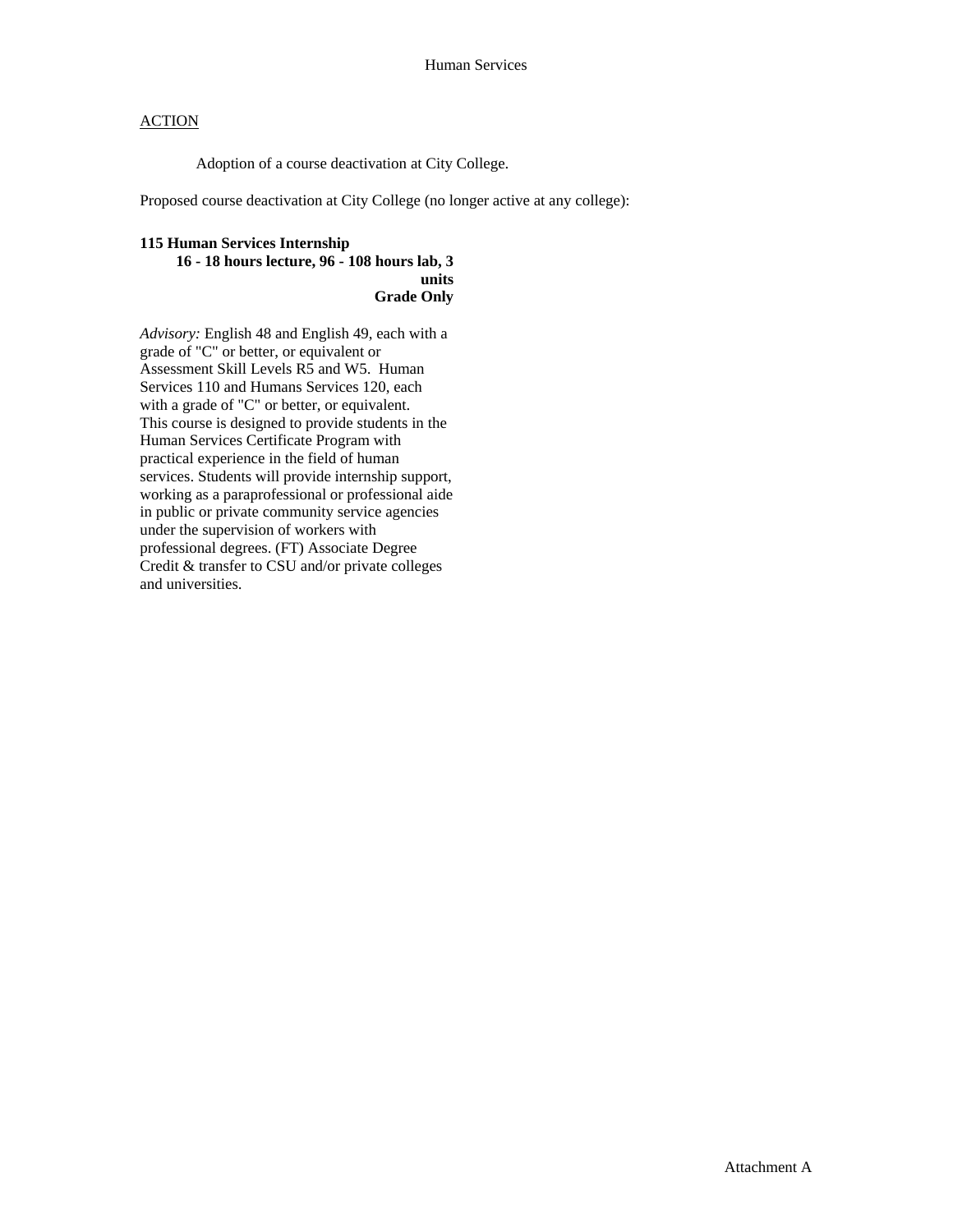Adoption of a course deactivation at Miramar College.

Proposed course deactivation at Miramar College (no longer active at any college):

#### **201 Applied Military Leadership 32 - 36 hours lecture, 2 units Grade Only**

*Prerequisite:* Military Studies 101 with a grade of "C" or better, or equivalent *Co requisite: Completion of or concurrent enrollment in:* Military Studies 110 with a grade of "C" or better, or equivalent. This course integrates the knowledge, skills, and concepts developed in Military Studies courses with practical experience in the field. It emphasizes the practical application of leadership skills in a real-world military-related setting, such as a leadership position in the armed forces, volunteer work with military families, or service with a military-affiliated organization (such as the USO or veterans organizations). The course uses lecture hours for orientation, review, feedback, group discussion, self-assessment, and problem solving. Students must spend at least 30 hours gaining practical field experience. This "capstone course" is intended for students completing the Military Leadership degree or certificate program. (FT) Associate Degree Credit & transfer to CSU and/or private colleges and universities.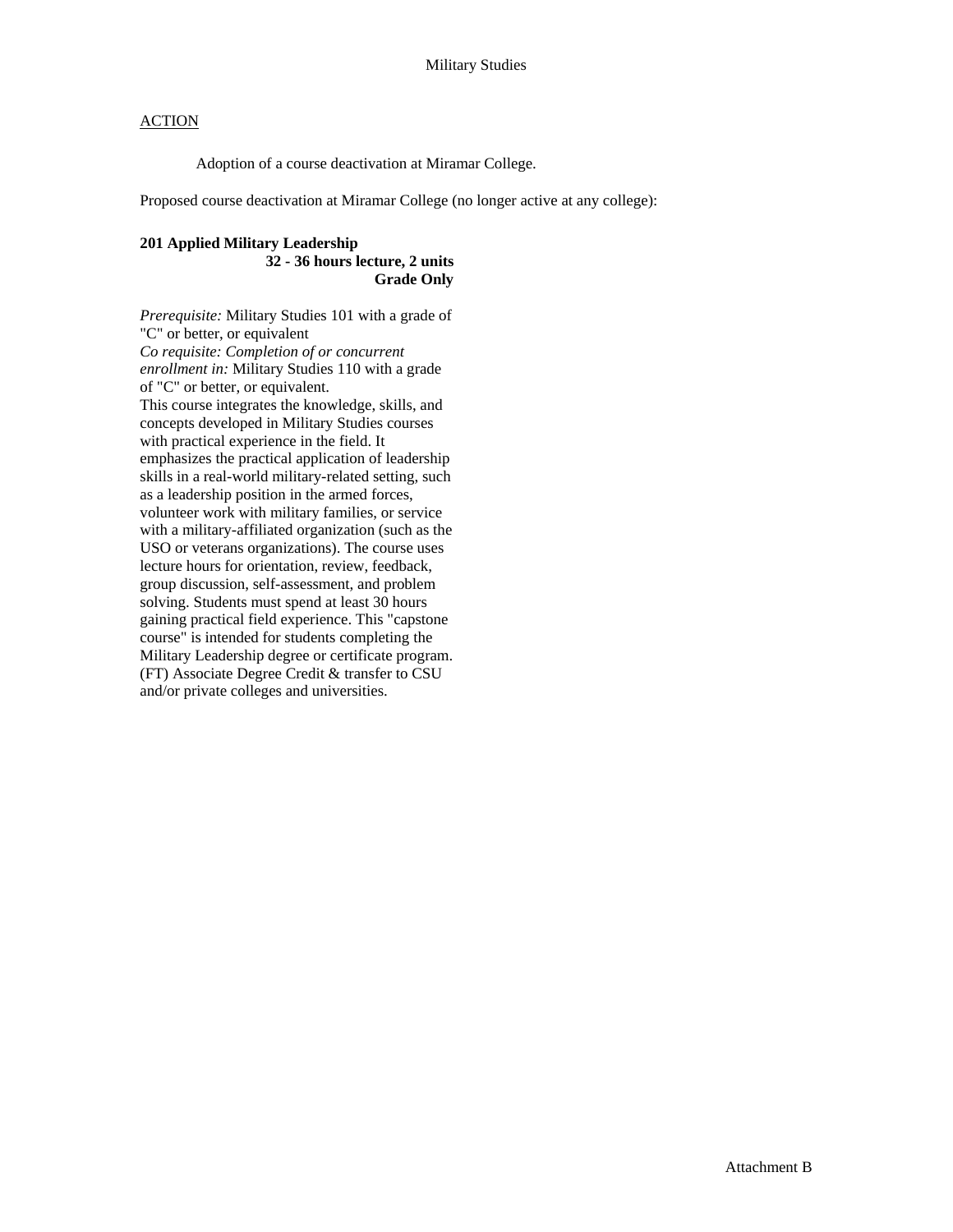Adoption of two new courses at Mesa College.

Proposed new courses at Mesa College:

### **162 Beginning Web Site: HyperText Markup Language (HTML) and Cascading Style Sheets (CSS)**

#### **24 - 27 hours lecture, 24 - 27 hours lab, 2 units Letter Grade or Pass/No Pass Option**

*Advisory:* English 48 and English 49, each with a grade of "C" or better, or equivalent or Assessment Skill Levels R5 and W5. Computer Business Technology 101, Computer Business Technology 114 and Computer Business Technology 161, each with a grade of "C" or better, or equivalent.

This course introduces students to sound practices in creating a Website using HyperText Markup Language (HTML) and Cascading Style Sheets (CSS). Students create, validate and publish Websites to the Internet following Web standards. This course is intended for beginning Web design students and anyone interested in a career that requires skills and knowledge in Website construction. This course may be repeated three times as technology changes. (FT) Associate Degree Credit & transfer to CSU and/or private colleges and universities.

#### **165 Beginning Web Design: Dreamweaver 32 - 36 hours lecture, 48 - 54 hours lab, 3 units Letter Grade or Pass/No Pass Option**

*Advisory:* English 48 and English 49, each with a grade of "C" or better, or equivalent or Assessment Skill Levels R5 and W5. Computer Business Technology 101, Computer Business Technology 114 and Computer Business Technology 161, each with a grade of "C" or better, or equivalent. This course introduces students to sound practices in creating a Website using Dreamweaver to write HyperText Markup Language (HTML) and Cascading Style Sheets (CSS). Emphasis is placed on the Dreamweaver interface, features and functionality. Students create, validate and publish Websites to the Internet following Web standards. This course is intended for beginning Web design students and anyone interested in a career that requires skills and knowledge in Website construction. This course may be repeated three times as technology changes. (FT) Associate Degree Credit & transfer to CSU and/or private colleges and universities.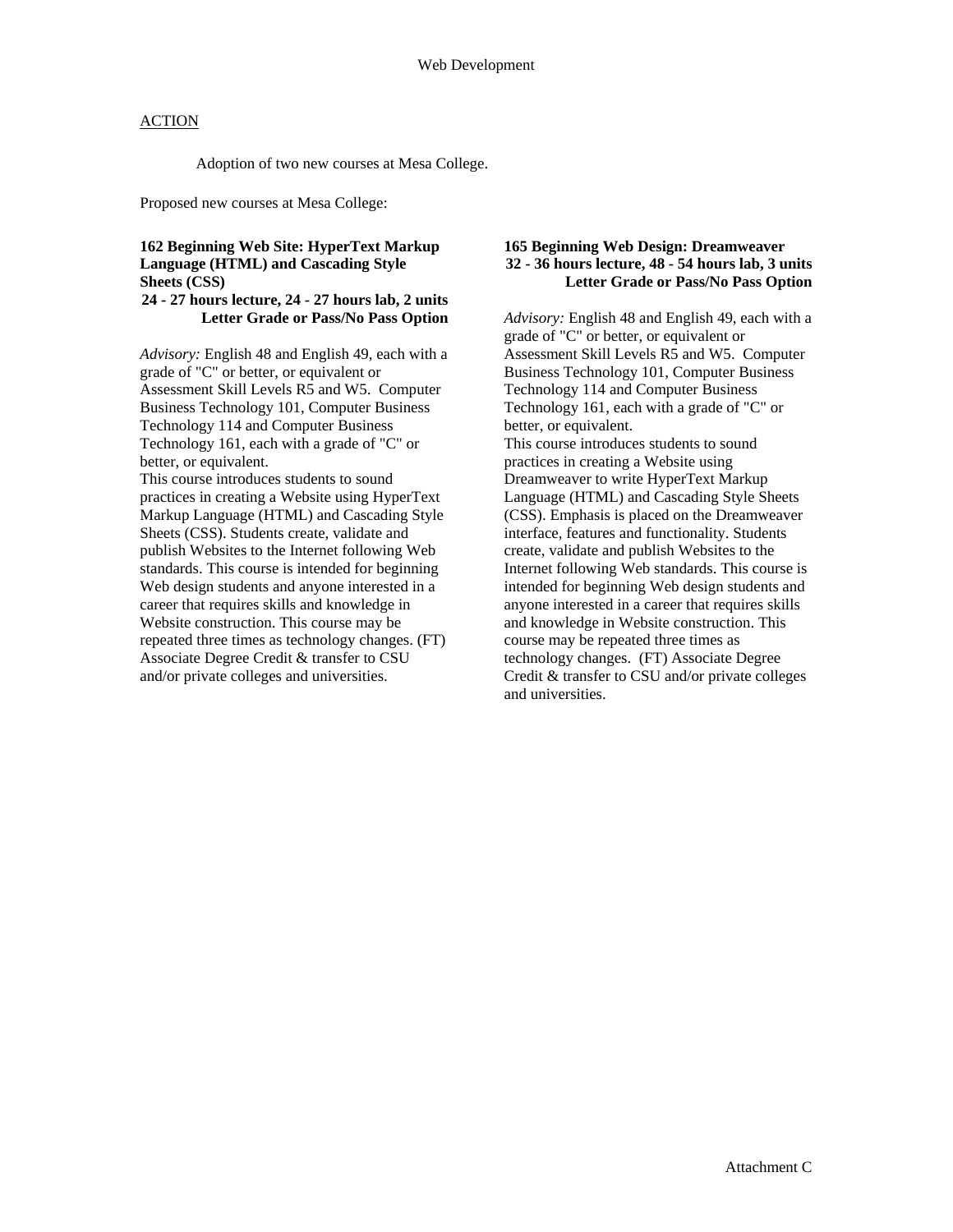Adoption of a new program at Miramar College.

Proposed new program at Miramar College:

# **Certificate of Achievement Accountancy**

| <b>Courses Required for the Major:</b>       | <b>Units</b> |
|----------------------------------------------|--------------|
|                                              |              |
| ACCT 116B Managerial Accounting 4            |              |
|                                              |              |
| ACCT 150 Computer Accounting Applications 3  |              |
| ACCT 201A Intermediate Accounting I 3        |              |
| ACCT 201B Intermediate Accounting II 3       |              |
| CISC 181 Principles of Information Systems 4 |              |
| Total Units $= 24$                           |              |

## **Associate in Arts Degree Accountancy**

| <b>Courses Required for the Major:</b>            | <b>Units</b> |
|---------------------------------------------------|--------------|
| ACCT 116A Financial Accounting 4                  |              |
| ACCT 116B Managerial Accounting 4                 |              |
|                                                   |              |
| ACCT 150 Computer Accounting Applications 3       |              |
| ACCT 201A Intermediate Accounting I 3             |              |
| ACCT 201B Intermediate Accounting II 3            |              |
| BUSE 100 Introduction to Business 3               |              |
| BUSE 119 Business Communications 3                |              |
| BUSE 140 Business Law and the Legal Environment 3 |              |
| CISC 181 Principles of Information Systems 4      |              |
| ECON 120 Principles of Macroeconomics 3           |              |
| ECON 121 Principles of Microeconomics 3           |              |
| Total Units $=$ 39                                |              |

Attachment D